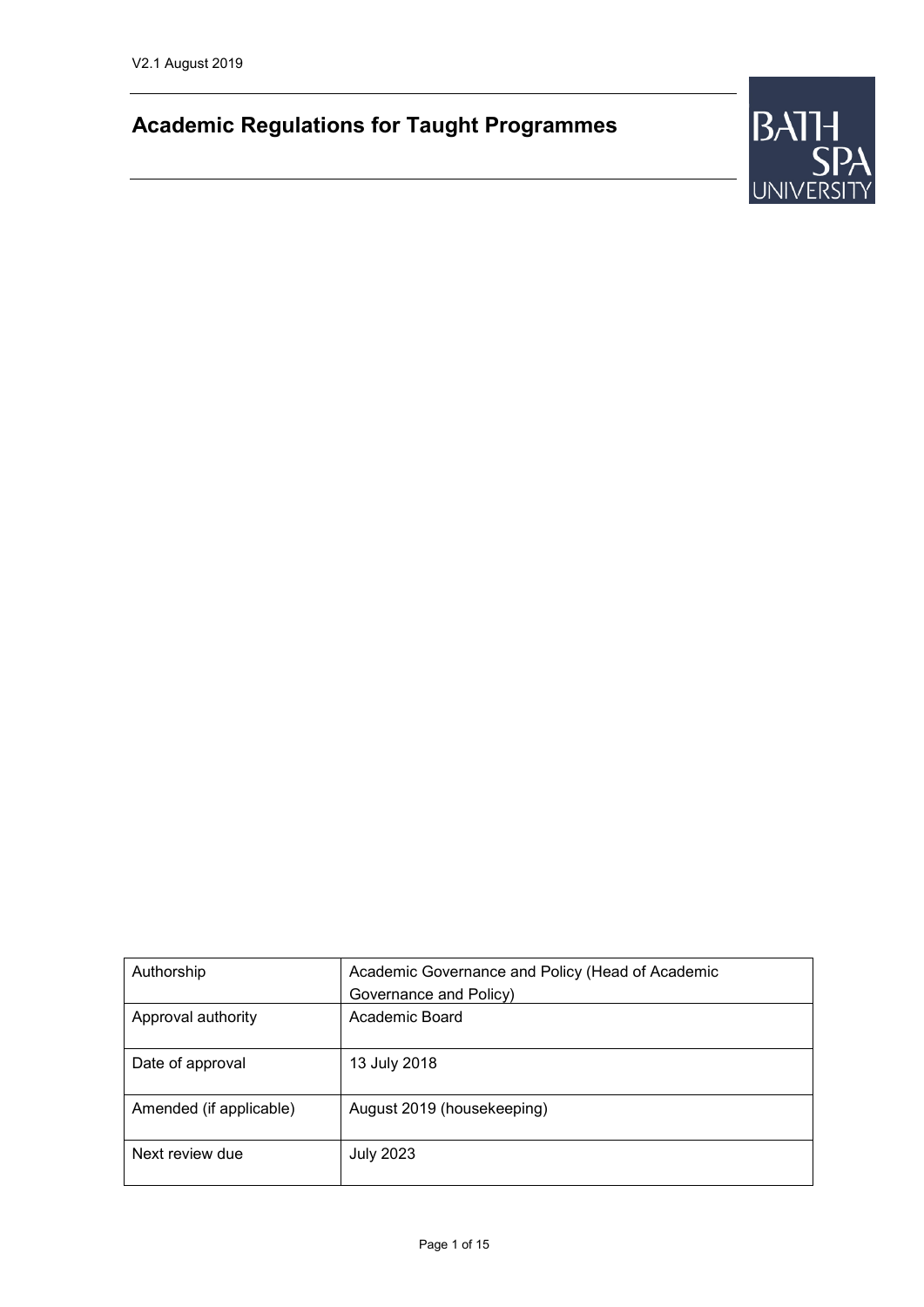#### **Introduction**

These Academic Regulations for Taught Programmes should be read in conjunction with the General Student Regulations of Bath Spa University and the academic frameworks that set out specific arrangements for the different types of taught award.

The application of these Academic Regulations is underpinned by University policies and procedures to which reference is made at appropriate points. Regulations and supporting policies and procedures are available on the University's website [www.bathspa.ac.uk](http://www.bathspa.ac.uk/)

The Academic Board of Bath Spa University approves these Academic Regulations. They may be varied with the agreement of the Academic Board to meet exceptional circumstances. For this purpose, "Academic Board" includes any individual or committee competent to act on behalf of the Academic Board.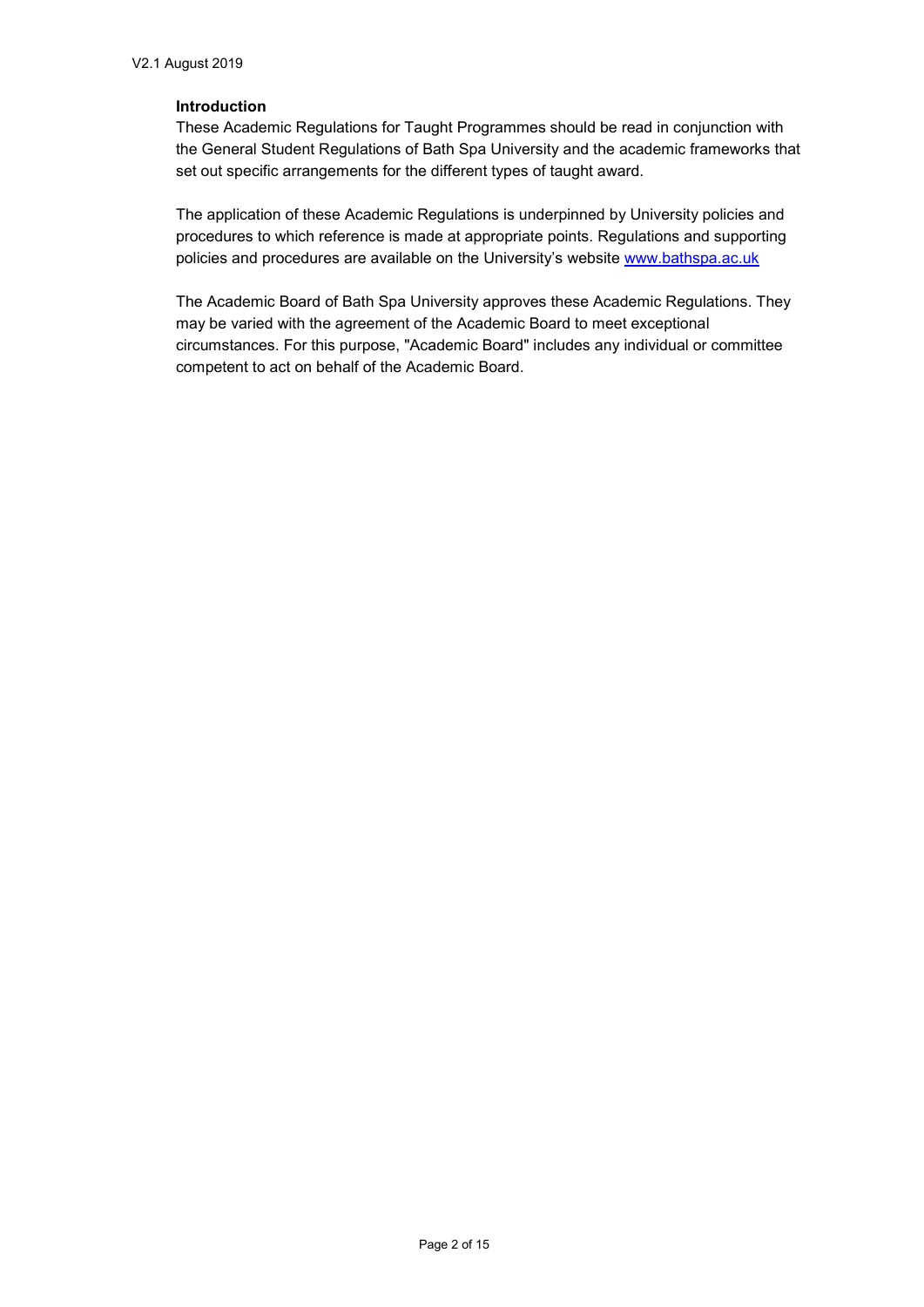## **Contents**

| $\mathbf 1$             | Scope and Application                                                   | p4             |
|-------------------------|-------------------------------------------------------------------------|----------------|
| $\overline{\mathbf{c}}$ | Awards of Bath Spa University                                           | p4             |
| 3                       | <b>Academic Frameworks</b>                                              | p <sub>5</sub> |
| 4                       | <b>Quality of Courses</b>                                               | p <sub>5</sub> |
| 5                       | Courses Conducted Outside of the University ("Collaborative Provision") | p6             |
| 6                       | Duration and Mode of Study of Courses                                   | p6             |
| 7                       | Admission of Students including Accreditation of Prior Learning (APL)   | p7             |
| 8                       | Registration, Enrolment and Attendance                                  | p9             |
| 9                       | Assessment                                                              | p9             |
| 10                      | Failure and Re-assessment                                               | p10            |
| 11                      | Academic Misconduct                                                     | p11            |
| 12                      | <b>Assessment Boards</b>                                                | p11            |
| 13                      | <b>External Examiners</b>                                               | p13            |
| 14                      | Appeals                                                                 | p13            |
| 15                      | <b>Notification of Results</b>                                          | p14            |
| 16                      | <b>Conferment of Awards</b>                                             | p14            |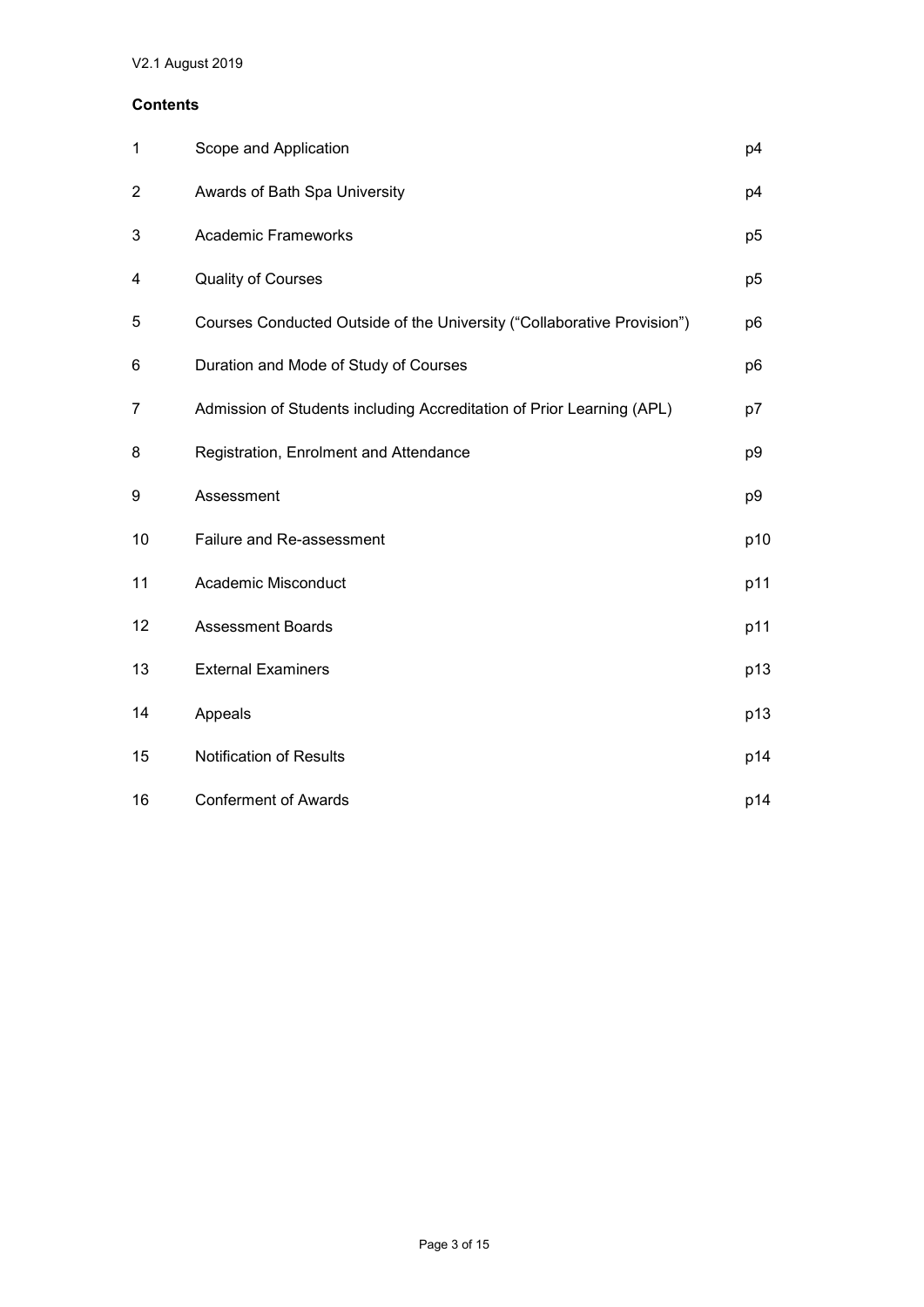#### **1 Scope and application**

- 1.1 These Academic Regulations for Taught Programmes (henceforth "Academic Regulations") shall apply in their entirety to all taught provision leading to credit or qualification of Bath Spa University, irrespective of the site of delivery. This is with the exception of where there are formal agreements to the contrary, for example with reference to provision delivered by partner institutions in some specified circumstances.
- 1.2 The Academic Regulations in force at the point of a student's annual registration shall be those for that academic year, unless specified otherwise. When a student registers during the year, including following an interruption of study, the Academic Regulations in force at the time of registration or resumption of studies will be in force.
- 1.3 For programmes subject to the requirements of Professional, Statutory or Regulatory Bodies or where there are other external requirements including those of UK Visas and Immigration (UKVI), those requirements will take precedence over these Academic Regulations with the approval of Academic Board.
- 1.4 Changes to the Academic Regulations may be made from time to time, subject to normal approval mechanisms. Any changes will normally be made with effect from the following academic year unless the University is confident that immediate effect is in the best interests of the students or where there is an external requirement.

#### **2 Awards of Bath Spa University**

- 2.1 Bath Spa University taught awards may be granted to students who have followed and successfully completed courses approved by the Academic Board and satisfied the conditions contained in these regulations and the relevant academic framework(s). Bath Spa University also awards research degrees which are covered by separate regulations that can be found in the Research Degree Handbook.
- 2.2 The Academic Board shall approve a list of titles of available awards ("qualifications") with their abbreviated forms from time to time. This is published separately as the Bath Spa University List of Current Awards and is complemented by the Bath Spa University Qualifications and Credit Framework. Qualifications shall be approved by the Academic Board prior to the approval of a programme of study leading to the award of that qualification.
- 2.3 The degrees, diplomas, certificates and other academic awards conferred by the Academic Board of the University shall be consistent with the levels defined in The Frameworks for Higher Education Qualifications of UK Degree-Awarding Bodies (the "Qualifications Frameworks", QAA November 2014). They will also take account of any relevant Degree Characteristics statements and subject benchmark statements.
- 2.4 In addition to the approved named programmes of study, the University also enables a general Certificate of Higher Education where students have achieved sufficient credit at an appropriate level to support the award of these qualifications but have not met subjectspecific requirements. These awards will normally be made to Associate Students and are supported by the Credit Accumulation and Transfer Scheme.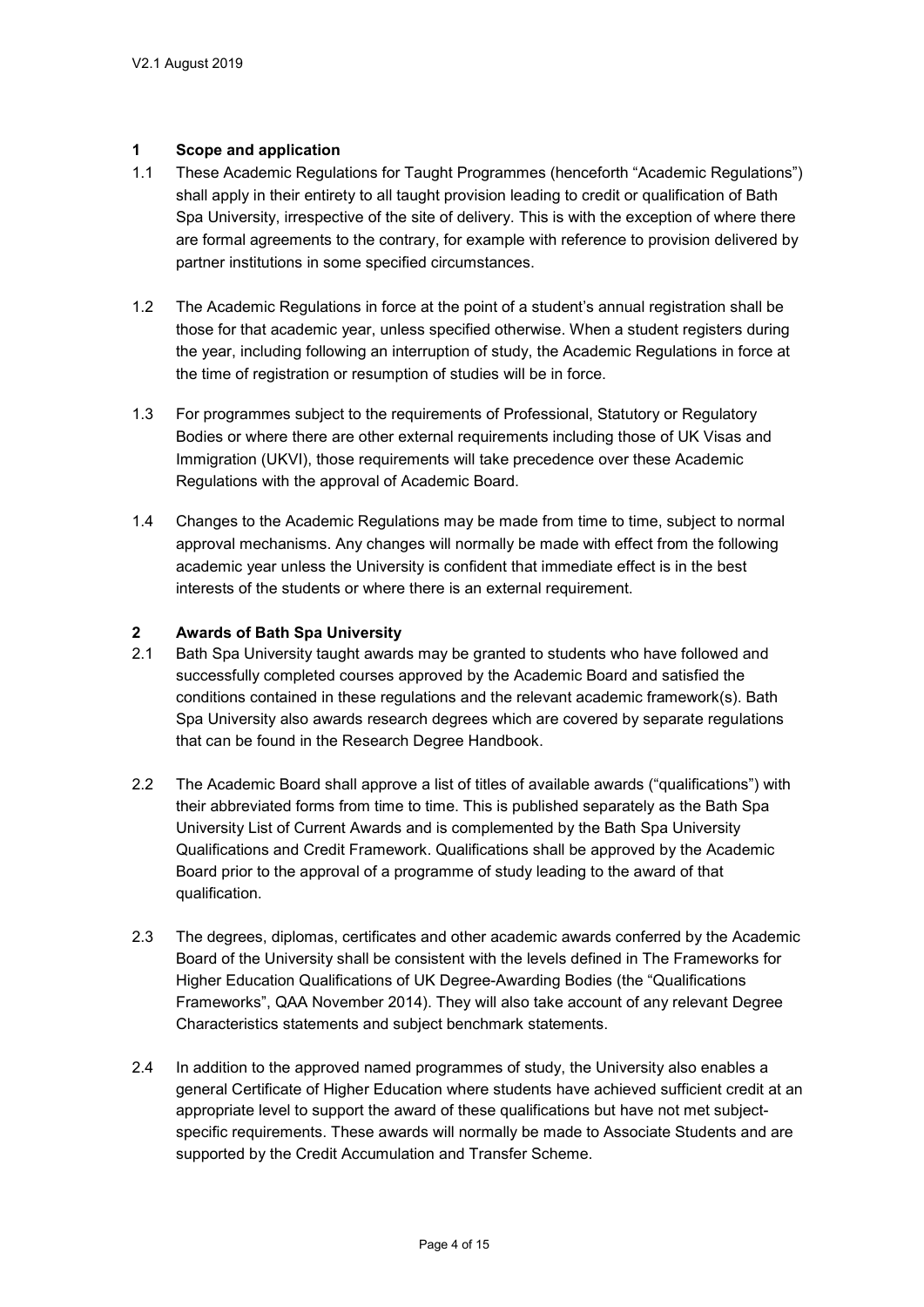# **3 Academic Frameworks**

- 3.1 The University has in approval a suite of academic frameworks which are reviewed on a regular cycle and which set out key aspects of taught programmes, including:
	- a) structure of the academic year
	- b) module size
	- c) nomenclature and parameters of combined awards and pathways
	- d) progression regulations
	- e) intermediate exit awards
	- f) pass mark and determination of final award mark
	- g) classification of awards
- 3.2 Exemptions to the relevant Framework on any approved course of study must be formally considered and agreed by the Academic Board prior to being implemented. Exemptions will only be permitted in exceptional circumstances (for example, owing to the requirements of a Professional, Statutory or Regulatory Body) and where a robust case has been demonstrated that there is not an alternative remedy.
- 3.3 The Frameworks currently in approval are:
	- Foundation Year Academic Framework
	- Undergraduate Academic Framework
	- Initial Teacher Training Academic Framework
	- Taught Postgraduate Framework
	- Integrated Masters Regulations
	- Framework for Degree and Higher Level Apprenticeships

This does not preclude further frameworks being developed and approved during the academic year.

3.4 For the purposes of course development, approval and delivery, the Frameworks are supported by a number of other University policies including the Assessment Policy.

# **4 Quality of Courses**

- 4.1 In addition to the external reference points noted above, courses approved by the Academic Board shall be of such quality as to fulfil the requirements of its general educational character.
- 4.2 All new courses proposed for approval by the Academic Board shall follow procedures for approval established by the Academic Board. All modules and courses of study must be approved through processes agreed by the Academic Board prior to student enrolment on those modules/courses and the delivery of them.
- 4.3 Similarly, any changes to or developments within approved courses (including individual modules) shall be made within procedures established by the Academic Board and will not come into effect unless the requirements of those processes have been fulfilled. This includes suspension to recruitment or the discontinuation of a named award.
- 4.4 All approved courses leading to awards of the University shall be subject to procedures of monitoring and evaluation established by the Academic Board, including procedures of cyclical review which shall form the basis for the continuation or termination of the courses. Review may also form the basis for changes or developments required within courses.
- 4.5 Specific regulations for any approved course of study shall be described in the relevant Academic Framework (see section 3 above) and the relevant Definitive Programme Document, which will be published. The contents of these documents shall be defined from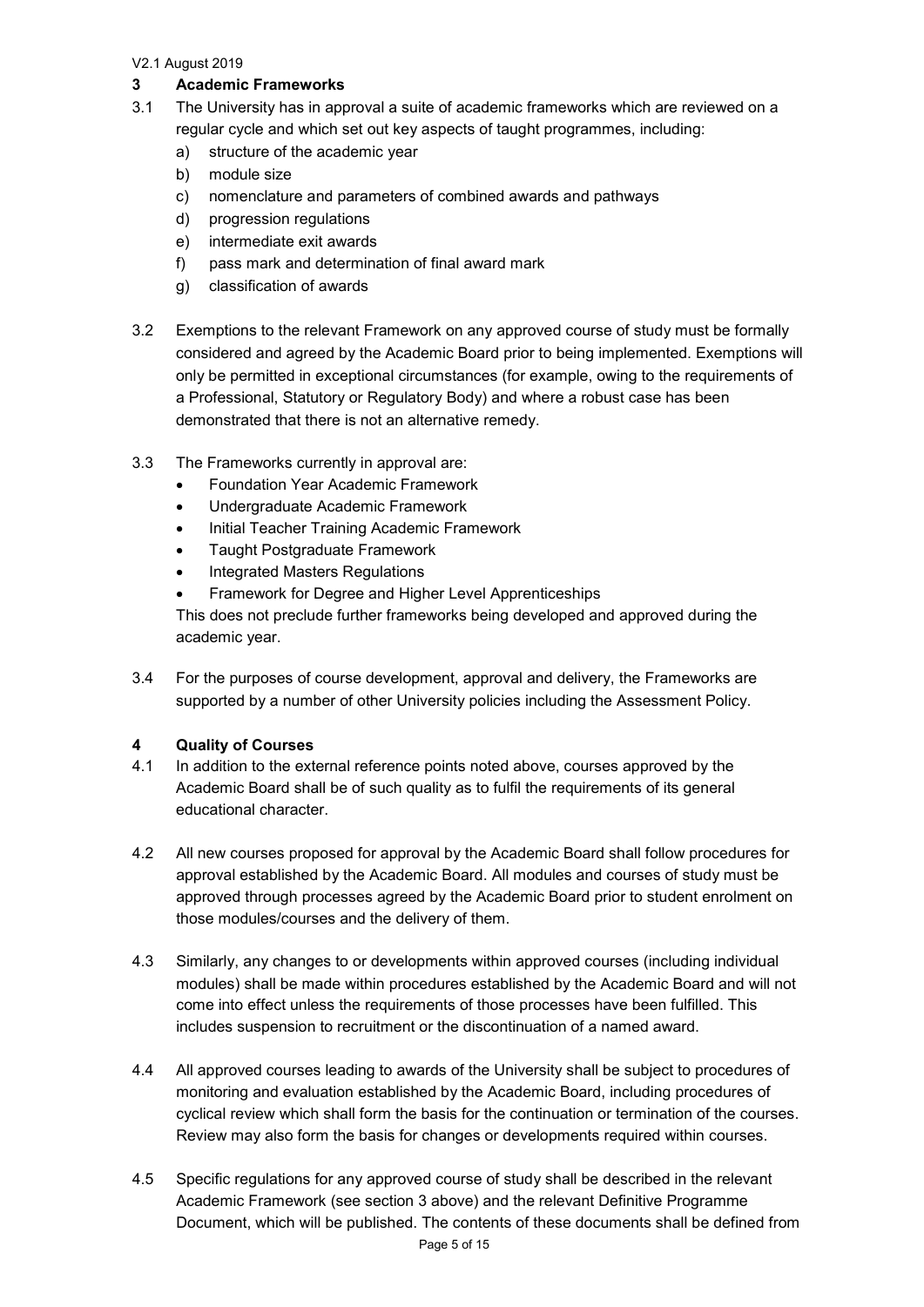time to time by the Academic Board. The Definitive Programme Documents shall be updated with respect to any changes in the course.

4.6 Copies of the Definitive Programme Documents will be held by Academic Governance and Policy on behalf of the Schools of Study. Schools are responsible for ensuring that any changes are notified and revised documentation is submitted to Academic Governance and Policy for this purpose.

# **5 Courses Conducted Outside the University ("Collaborative Provision")**

- 5.1 The University may approve arrangements whereby courses are conducted in whole or in part by external institutions and organisations, typically referred to as "Collaborative Provision". Such courses may be courses also taught within the University, or taught in part within the University, or not taught within the University but validated by the Academic Board of the University and leading to an award of the University.
- 5.2 The standards of any such awards shall be equivalent to similar courses offered within the University.
- 5.3 The arrangements may incorporate alternatives to University regulations where the Academic Board is satisfied that the corresponding regulations of the other institution satisfy the principles and standards required by the University.
- 5.4 The Academic Board shall approve procedures by which applications for relationships with institutions or organisations external to the University may be considered and approved and which provide for review, renewal and rescinding of arrangements.

# **6 Duration and Mode of Study of Courses**

- 6.1 The duration of a full-time academic year for undergraduate and postgraduate taught courses as expressed in hours of student study-time shall be determined from time to time by the Academic Board.
- 6.2 The planned duration of the course leading to a particular award shall be specified in the programme specification of the Definitive Programme Document. The following table sets out the normal expectations for minimum and maximum periods of study.

|                               | Full-time        |         | Part-time |           |
|-------------------------------|------------------|---------|-----------|-----------|
| Award                         | Minimum          | Maximum | Minimum   | Maximum   |
| <b>Masters</b>                | 45 weeks         | 3 years | 2 years   | 5 years   |
| PgCert                        | 15 weeks         | 2 years | 30 weeks  | 3 years   |
| PgDip<br>$\bullet$            | 30 weeks         | 2 years | 60 weeks  | 4 years   |
| <b>Graduate Certificate</b>   | 1 year           | 3 years | 2 years   | 4 years   |
| Graduate Diploma              | 1 year           | 4 years | 2 years   | 5 years   |
| <b>PGCE</b>                   | 10 months        | 2 years | 20 months | 32 months |
| <b>PGDE</b>                   | 2 years          | 4 vears | N/A       | N/A       |
| <b>Integrated Masters</b>     | 4 years          | 6 years | 8 years   | 12 years  |
| <b>Bachelors</b>              | 3 years          | 5 years | 5 years   | 8 years   |
| CertHE<br>$\bullet$           | 1 vear           | 3 years | 2 years   | 5 years   |
| <b>DipHE</b><br>$\bullet$     | 2 years          | 4 years | 3 years   | 6 years   |
| Foundation degree             | 2 years          | 4 years | 3 years   | 6 years   |
| <b>BSU Foundation Diploma</b> | 1 year           | 3 years | 2 years   | 4 years   |
| Apprenticeship                | 1 year and 1 day | Varies  | N/A       | N/A       |

Note: a professional placement year will add one year to all of the above minimum and maximum durations.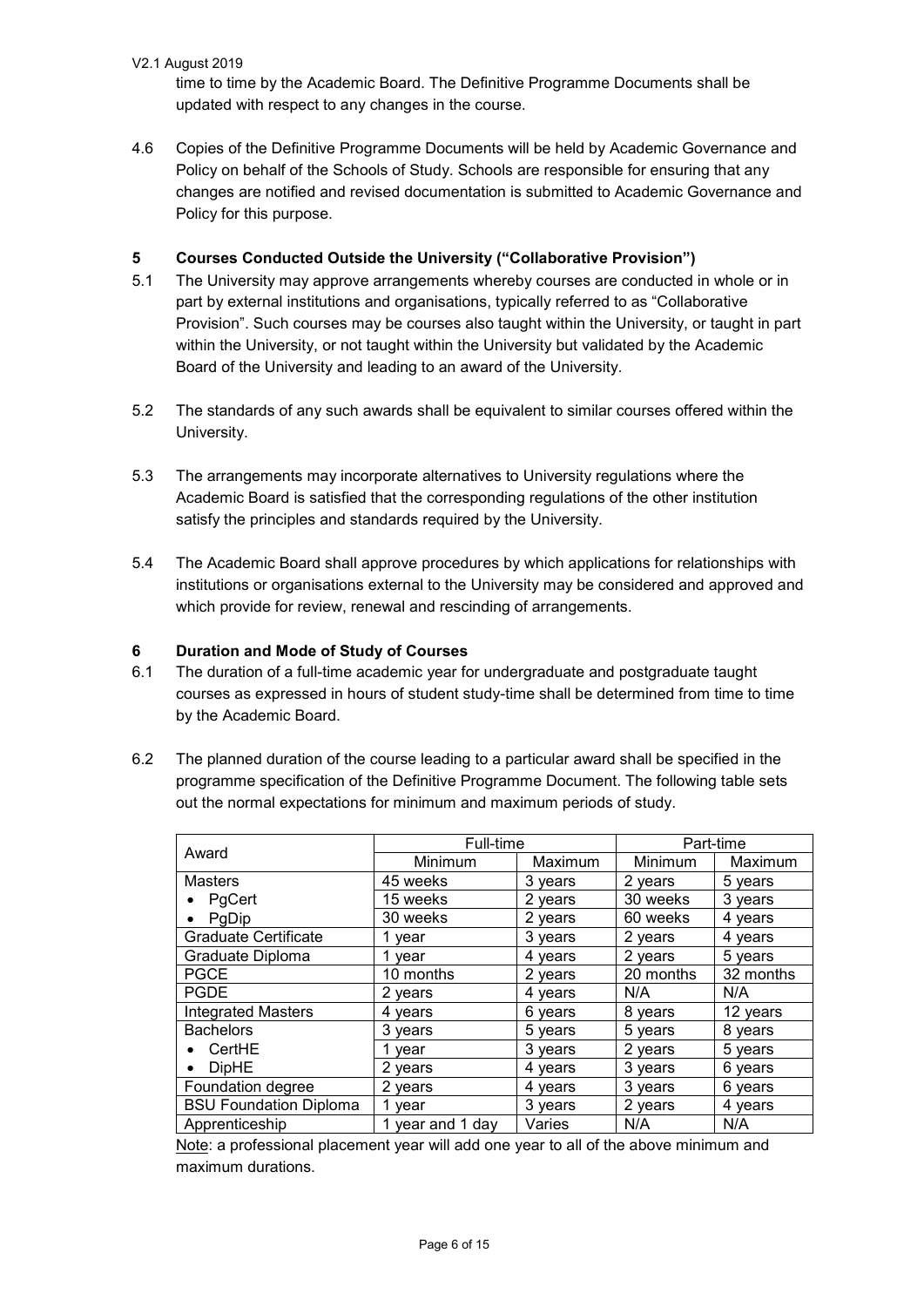- 6.3 The programme specification of the Definitive Programme Document must include the minimum and maximum periods within which a student must complete the course of study and associated assessments, including any reassessment. The responsibility for monitoring a student's period of study, maintaining appropriate records, and advising the student lies with the Head of Student and Registry Services and the course manager.
- 6.4 Maximum period of registration will include any periods of interruption to study and any periods relating to extensions owing to personal mitigating circumstances or re-assessment and repeated periods of study owing to academic performance.
- 6.5 Mode of study, including full-time/part-time, blended learning and distance learning, must be detailed in the programme specification of the Definitive Programme Document and explicitly approved through the process for course approval as agreed by Academic Board.

# **7 Admission of Students**

- 7.1 Principles of admission.
- 7.1.1 The recruitment and admission of students to University programmes and modules of study is governed by the Admissions Policy. This is complemented by a further policy relating to the Accreditation of Prior Learning (APL), which may be certificated or experiential. There is a policy on Admissions Appeals to which applicants can make recourse if dissatisfied with an admissions decision.
- 7.1.2 Final authority for individual admissions lies with the Pro Vice-Chancellor Academic Planning, acting on behalf of the Academic Board.
- 7.1.3 There shall be a reasonable expectation by the Pro Vice-Chancellor Academic Planning that an applicant admitted to a course of study will be able to fulfil the objectives of the course and achieve the standards required for the award.
- 7.1.4 In considering any individual applicant for admission to a course of study, evidence may be sought of personal, professional and educational experiences which provide indications of ability to meet the demands of the course. To this end Disclosure and Barring Service (DBS) checks will be sought when required. Some programmes or fields of study may have other additional conditions of entry that are required by professional, statutory and regulatory bodies and with which the University must comply.
- 7.1.5 The University may refuse to admit an applicant to a course of study or require a student to withdraw if the application is found to contain or be based upon false information.
- 7.1.6 University policy on equal opportunities shall apply to all admissions.
- 7.2 Admission to undergraduate programmes
- 7.2.1 Entrance Requirements. The minimum level of attainment required for entry to the start of courses leading to undergraduate awards is equivalent to a specific level of attainment in two subjects at A-level supported by passes in three other subjects at GCSE. A "pass" in GCSE shall be taken as grade C or above, or grade 4 or higher if a reformed GCSE in England. A-level, or equivalent, requirements will be reviewed from time to time by the Academic Board. In some fields of study it will be necessary for entrants to have reached the equivalent of A-level in at least one specific subject as well as meeting the entrance requirements. It may also be necessary for entrants to possess relevant experience, depending on the field of study.
- 7.2.2 An integrated Foundation Year is available on some programmes of study to provide a progression route into level 4 of a specified undergraduate programme for circumstances in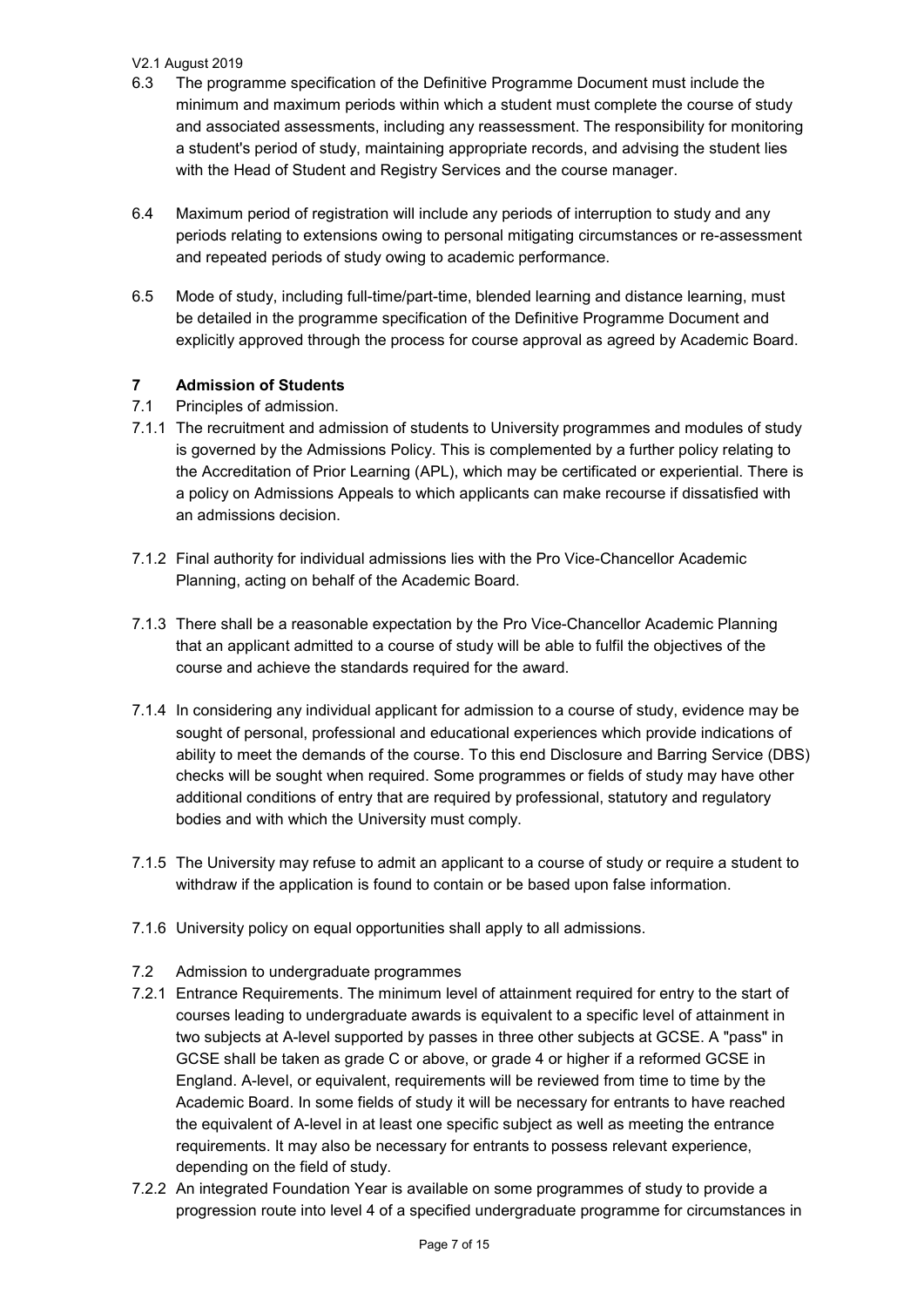which an applicant is not considered to fulfil all of the entrance requirements at the point of application but who, nonetheless, might reasonably be expected to succeed following completion of the relevant additional year of study.

- 7.3 Admission to Taught Postgraduate courses (excluding Initial Teacher Training)
- 7.3.1 The minimum entry requirement for taught postgraduate courses, Graduate Certificates and Graduate Diplomas shall be a Bachelors Degree with Honours or equivalent. In all cases, the knowledge and skills required shall be consonant with the standards of prior knowledge and skills stipulated for the award. Additional requirements may be applicable for specific awards. It may also be necessary for entrants to possess relevant experience, depending on the field of study.
- 7.4 Admission to Initial Teacher Training courses
- 7.4.1 Entrance Requirements. The minimum level of attainment required for entry to the start of postgraduate or professional graduate certificate in education courses leading to qualified teacher status (QTS) is equivalent to a specific level of attainment in a first degree or equivalent, supported by passes in five subjects at GCSE. For PGCE/PGDE secondary these passes should include English language and mathematics. For PGCE/PGDE primary and key stage 2/3 these passes should include English language, mathematics and a science subject. A "pass" in GCSE shall be taken as grade C or above, or grade 4 or higher if a reformed GCSE in England. GCSE equivalence tests can be offered to entrants for selected PGCE/PGDE courses. In some fields of study it will be necessary for entrants to have a subject-specific degree and/or other relevant qualifications. A period of work experience in a school environment, normally prior to application, will also be required. Entrants for undergraduate courses leading to PGCE/PGDE primary will be expected to meet the general requirements for entry onto bachelor's degree courses as well as the work experience requirements above. GCSE passes for such entrants should include English language, mathematics and a science subject.
- 7.5 Admission to Degree-Level Apprenticeships
- 7.5.1 Entry requirements for Degree-Level Apprenticeships will be dependent on employer requirements and will vary between apprenticeships. Typically, a level 3 qualification (Alevels or equivalent) is expected as a minimum and there may be a requirement for additional qualifications or specific experience.
- 7.6 International Qualifications and admission requirements:
- 7.6.1 The University accepts international qualifications deemed as equivalent to those specified above. Equivalence is established through The National Recognition Information Centre for the United Kingdom (UK NARIC). The normal minimum IELTS (or equivalent) requirement for admission onto all of our undergraduate programmes is 6.0. We normally require 6.5 for level 7 programmes, though individual awards may have a lower or higher requirement where this has been considered by the Academic Board to be appropriate to enable students to succeed in the discipline. The normal requirement for all Initial Teacher Training courses is 7.0.

# 7.7 AP(E)L

- 7.7.1 The University has an approved policy on accreditation for prior or experiential learning.
- 7.7.2 Admission with academic credit. Where it is clear that an applicant has fulfilled some of the progression and assessment requirements of the course of study by means other than attendance on the course, and will be able by completing the remaining requirements to fulfil the objectives of the course and attain the standard required for the award, the applicant may be admitted as a student to any appropriate point in the course. Admission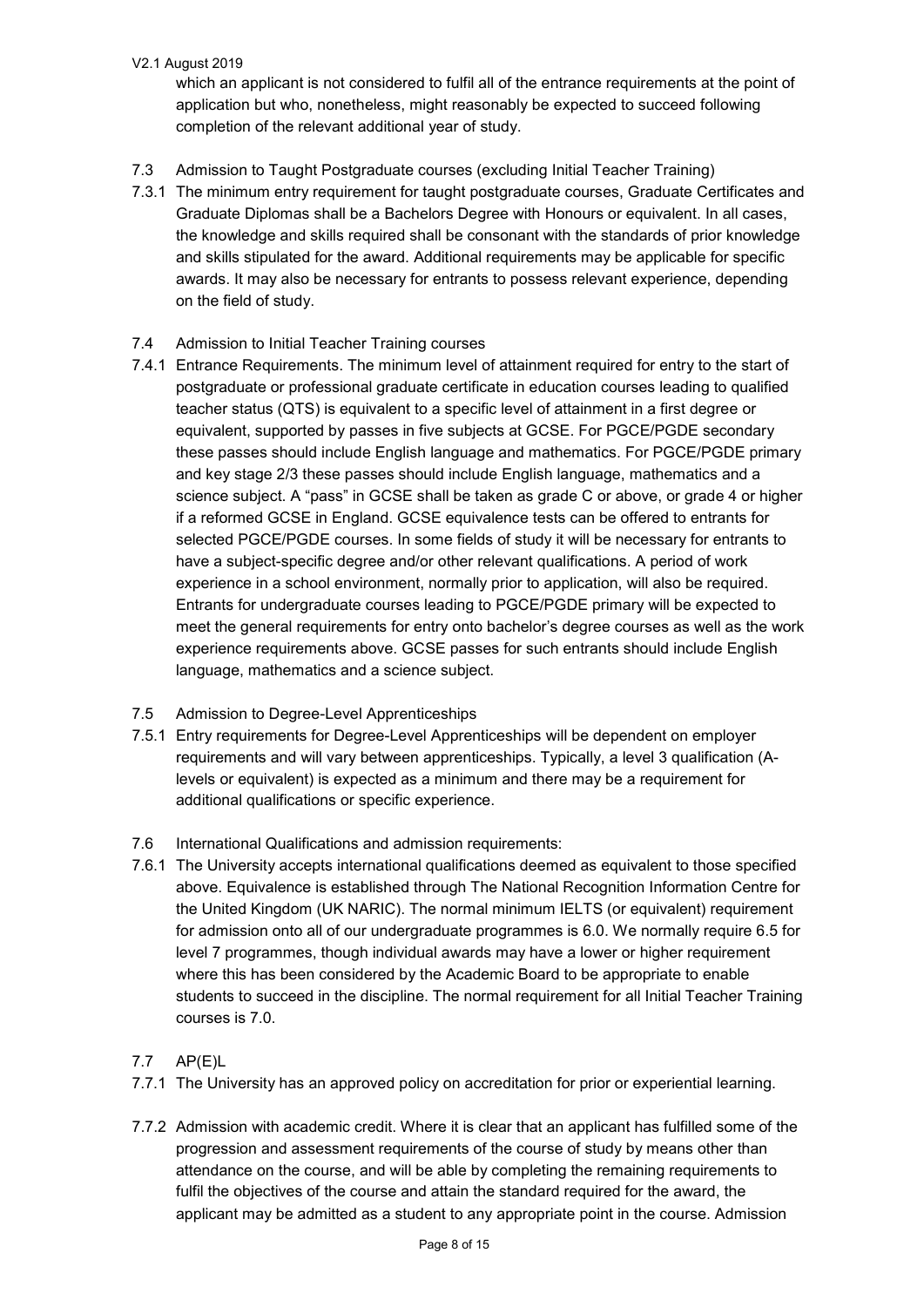may be with general or specific credit. All applications to transfer registration from one course of study to another shall be determined by the Pro Vice-Chancellor Academic Planning

- 7.7.3 Admission "with general credit". Admission "with general credit" shall be subject to the same principles as admission to the beginning of the course. Subject to the requirements of the relevant regulations for the course, a student may be admitted with exemption from certain elements of a course, which means that the student will not be required to take those elements but might be required to take alternatives.
- 7.7.4 Admission "with specific credit". Admission "with specific credit" means that the student will be considered to have passed certain elements and will, where regulations for the course permit, be graded.
- 7.7.5 Transfer from other institutions in the United Kingdom. Applicants who have successfully completed the whole or part of a degree or other course of higher education at an institution in the United Kingdom may be admitted with specific credit at an appropriate point on a course of study.
- 7.7.6 A maximum of two-thirds of the overall credit required for the final qualification to which the course of study leads can be awarded by APL.

# **8 Registration, Enrolment and Attendance**

- 8.1 New and returning students are required to register each academic year on their programme of study and, in doing so, agree to comply with all conditions for registration.
- 8.2 A student shall be registered as full-time if s/he is taking a minimum of two-thirds of the overall credits normally due for the academic year.
- 8.3 Each academic year, students will enrol onto a set of modules as defined in the definitive programme document for their programme. Where choice is available, students will be advised of the period within which they can select modules. Opportunities for transfer in and out of modules are set out within the respective Academic Frameworks.
- 8.4 Regular attendance and active engagement in the learning and teaching activities is critical to student success and it is normally expected that students will be present and engaged with their studies during semesters (undergraduate) and trimesters (postgraduate taught). The University has an Engagement and Attendance Policy which sets out expectations of students and staff in relation to student engagement and attendance. This includes arrangements for unavoidable periods of absence of various lengths and it details the requirements of students in relation to absence.
- 8.5 There may be circumstances in which it is appropriate for a student to have a period of interruption to their studies. This is referred to as 'intercalation'.

# **9 Assessment**

- 9.1 The University's approach to and principles of assessment are set out in the Assessment Policy which is approved and reviewed by Academic Board.
- 9.2 Assessment Regulations are set out within these Academic Regulations and the Academic Frameworks. Any exemptions to these must be formally approved by the Academic Board and will be recorded in the programme specification.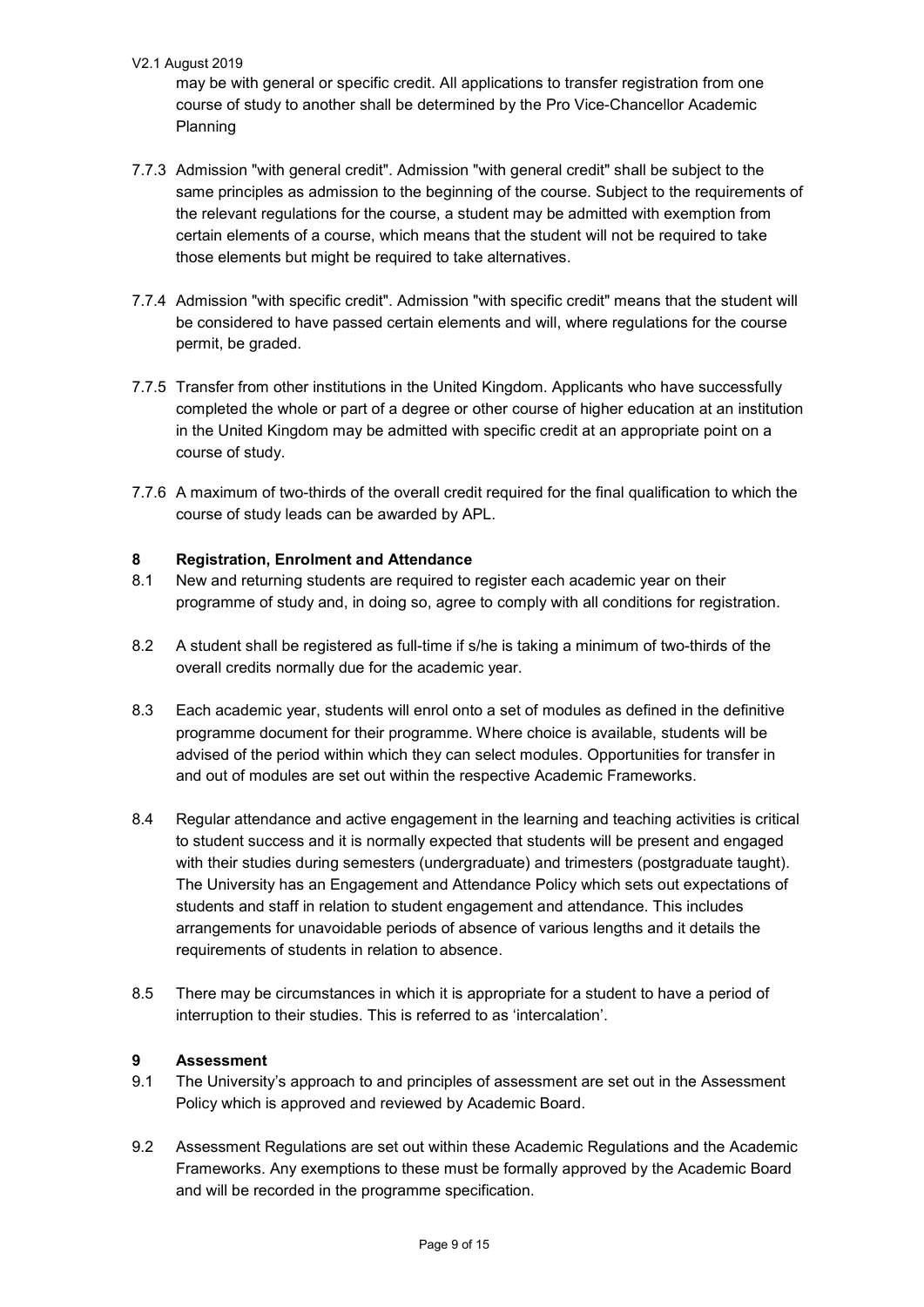- 9.3 Principles of assessment
- 9.3.1 All courses leading to awards of the University shall include assessments of students' achievements that are related to the outcomes specified for the course, enable Assessment Boards to judge student progression through the course, and can demonstrate that student achievements within the course are appropriate for the standard of the award.
- 9.3.2 All courses leading to awards of the University shall clearly set out in the relevant definitive programme documentation which and how many elements must be passed.
- 9.3.3 Through appropriate documentation such as the module handbooks, students shall also be provided with guidance on:
	- a) criteria for the award of pass or failure of an assessment;
	- b) criteria for the award of marks of merit or distinction, where appropriate; and
	- c) criteria for the grading of modules or awards and the timing of examinations and submission dates of other assessed work.
- 9.3.4 Assessment regulations shall take into account the University's commitment to Equality and Diversity. If a student is unable to be assessed by the methods specified in the assessment regulations, for example through disability, the candidate shall be assessed by arrangements agreed by the Academic Board.
- 9.3.5 These regulations on assessment may be varied with the agreement of an Assessment Board to meet exceptional circumstances.
- 9.4 Responsibilities of the University regarding assessment are as follows:
- 9.4.1 To ensure that students are assessed fairly in accordance with the assessment schemes for approved courses.
- 9.4.2 To provide invigilation of examinations undertaken in the University in accordance with procedures approved by the Academic Board.
- 9.4.3 To provide results of students' assessments and to issue individually to students their marks or grades.
- 9.4.4 To investigate allegations of academic misconduct relating to assessment in accordance with procedures approved by the Academic Board
- 9.4.5 To make available information regarding assessment. In addition to the information contained in student handbooks, the University will make available:
	- a) timetables for examinations
	- b) instructions to examination candidates approved by the Academic Board.
- 9.5 Responsibilities of students:
- 9.5.1 To attend examinations and submit work for assessment as required. If a student fails to attend examination(s) or submit work for assessment without good reason, the Assessment Board may determine that the student has failed the assessments concerned.
- 9.5.2 In the event of unexpected events that may have impacted a student's ability to undertake or submit an assessment, it is the responsibility of the student to invoke the University's Mitigating Circumstances Policy and follow the process approved by the Academic Board regarding any relevant information on personal circumstances that may have affected performance and which s/he wishes the Assessment Board to take into account.
- 9.5.3 To undertake assessments in a manner that does not attempt to gain unfair advantage.

# **10 Failure and Reassessment**

- 10.1 Reassessment is not available to improve upon a mark or grading above the pass level required for an award.
- 10.2 A student will normally be given one opportunity to retrieve initial failure of an assessment through a re-sit/re-submission, known as "referral". The mark for retrieval of a referred assessment will be capped at the pass mark.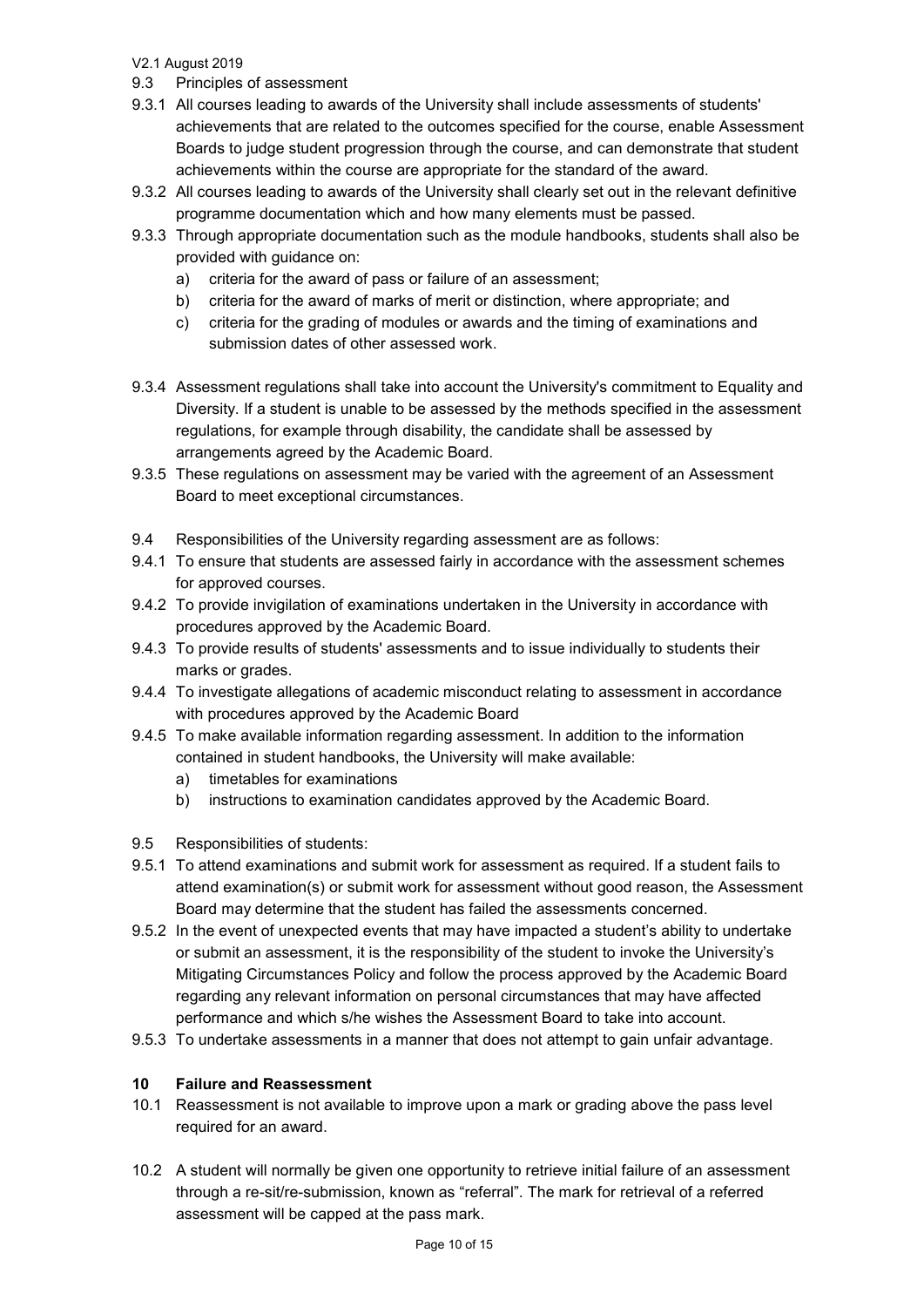- 10.3 On failing to retrieve at referral, the student will be deemed to have failed the module and will normally be offered the opportunity to re-take the module. The student's mark for the module will not be capped at the pass mark on the re-take attempt unless any assessment is, again, referred, in which case the referred assessment will be capped at the pass mark on the retrieval attempt.
- 10.4 The Assessment Board may exercise its discretion in providing special arrangements where it is not practicable for students to be reassessed in the same elements or by the same methods as at the first attempt. Such arrangements shall be subject to the principle that an award is only made when a candidate has fulfilled the intended learning objectives of the course and achieved the required standard.
- 10.5 As noted above, any student who believes his/her performance has been adversely affected by unexpected circumstances outside of his/her control should invoke the Mitigating Circumstances procedures which includes the principle of "Fit to Sit/Submit". If it is established to the satisfaction of the Assessment Board that a student's absence, failure to submit work, or poor performance in all or part of the assessment was due to his/her proven illness or other valid documented case, the Assessment Board shall act under the following regulations:
	- a) A student shall be assessed in the usual way at the earliest opportunity as if for the first time; if an assessment affected by illness was itself a second attempt reassessment will be permitted as if for the second time.
	- b) The Assessment Board may prescribe whatever form of assessment it considers suitable for the circumstances.
	- c) Where there is insufficient evidence to determine the recommendation of an award, but the Assessment Board is nevertheless satisfied that the student would have passed had it not been for illness or other valid and documented cause, an Aegrotat degree may be recommended.
	- d) Before the Assessment Board makes an award under b), c) or d) above the student must have signified willingness to accept the award under these terms, and must have understood that this involves waiving the right to be reassessed under a).

#### **11 Academic Misconduct**

- 11.1 Any attempt by a student to gain an unfair advantage in assessment will be subject to action under the University's Academic Misconduct Policy and Procedures for Dealing with Accusations of Academic Misconduct (formerly referred to as "unfair practice"). In cases where academic misconduct is concerned the following guidelines and principles shall apply.
- 11.1.1In any case of an allegation of academic misconduct the assessment shall be marked and considered but the Assessment Board shall not confirm the candidate's result until the facts have been separately established under arrangements approved by the Academic Board
- 11.1.2Actions on academic misconduct will be considered by an arrangement determined by Academic Board from time to time.
- 11.1.3Where evidence becomes available the case may be reopened under procedures laid down in the previous paragraph.
- 11.2 Students should be aware that an academic misconduct case can be opened at any time, even if the student is no longer a current student.

#### **12 Assessment Boards**

12.1 Assessment Boards within the University operate at two levels: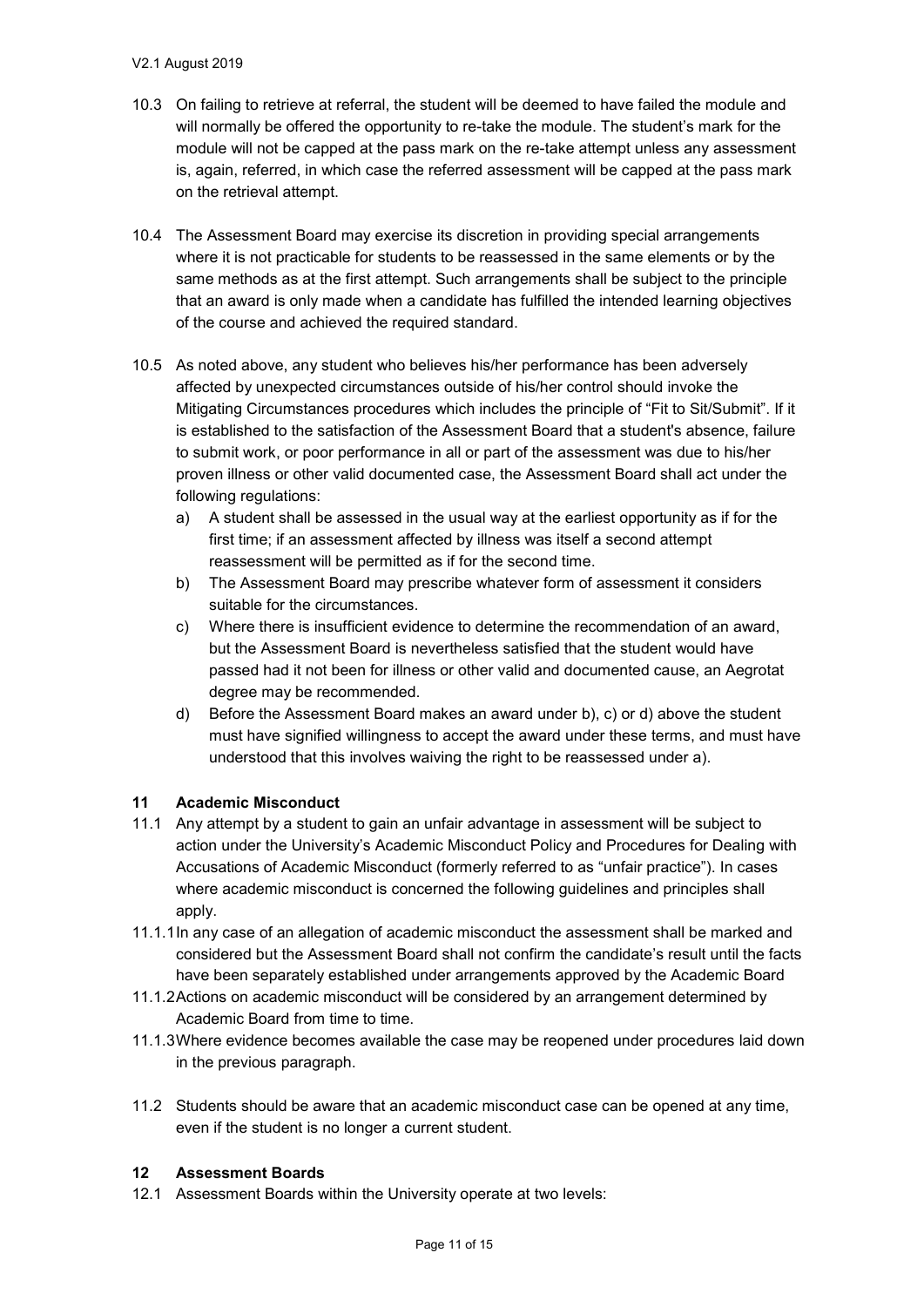- a) Subject Boards, at which the marks for individual students are considered and agreed within each module; and
- b) Final Awards Boards, at which overall outcomes for individual students are confirmed for a stage (end of semester or trimester) or level. Subject Boards meet in advance of Final Awards Boards and inform the deliberations of the Final Awards Board.
- 12.2 Subject Boards and Final Awards Boards are accountable to the Academic Board, with a constitution approved by or on behalf of the Academic Board, and which includes the external examiners approved by the Academic Board. The constitution of Subject Boards and Final Awards Boards shall require that they be chaired by an appropriate senior academic appointed by the Vice-Chancellor.
- 12.3 The terms of reference of a Final Awards Board shall include responsibility for:
	- a) determining whether a student has complied with the requirements of the course and its assessment and may proceed to the following stage of the course; and
	- b) recommending the Academic Board to grant the appropriate award.
- 12.4 No student shall be a member of a Subject Board or a Final Awards Board for his or her course or attend an examiners' meeting for such course other than as a candidate for assessment.
- 12.5 All members of a Subject Board or Final Awards Board are bound by its decisions and are required to maintain confidentiality of the detailed proceedings unless authorised to disclose them by the Head of Student and Registry Services or in evidence to a panel considering an application for review of a decision of a Board.
- 12.6 The quorum of an assessment board, whether a Subject Board or a Final Awards Board, shall be a simple majority of the members eligible to attend. Where awards are to be decided one Chief External Examiner should be present. The decisions of a Subject Board should be informed by the considerations of the subject/module external examiner(s).
- 12.7 A Subject Board and Final Awards Board in concert are authorised to assess students and to recommend the grant of awards in accordance with the assessment regulations. The Subject Board is responsible for all assessments within the modules which it is considering and for providing advice on these to the Final Awards Board which then makes the recommendation for an award. No other body or person may act on behalf of the Academic Board in recommending the grant of an award nor in amending the duly made decision of the Final Awards Board acting within its terms of reference. An assessment board may however be required by the Academic Board to review a decision under the Academic Appeals procedure or may have the decision annulled under the Academic Appeals Procedure.
- 12.8 The Head of Student and Registry Services shall be responsible for the secretariat of all Final Awards Boards and shall require the Secretary to maintain accurate records of the Final Awards Board's proceedings. The Heads of School shall be responsible for the secretariat of Subject Boards and shall require the secretaries to maintain accurate records of the Subject Boards' proceedings.
- 12.9 No recommendation for the grant of an award may be made without the written consent of the approved Chief External Examiner. On any matter which an external examiner has declared a matter of principle, the decision of the external examiner(s) shall either be accepted as final by the Final Awards Board or be referred to the Academic Board for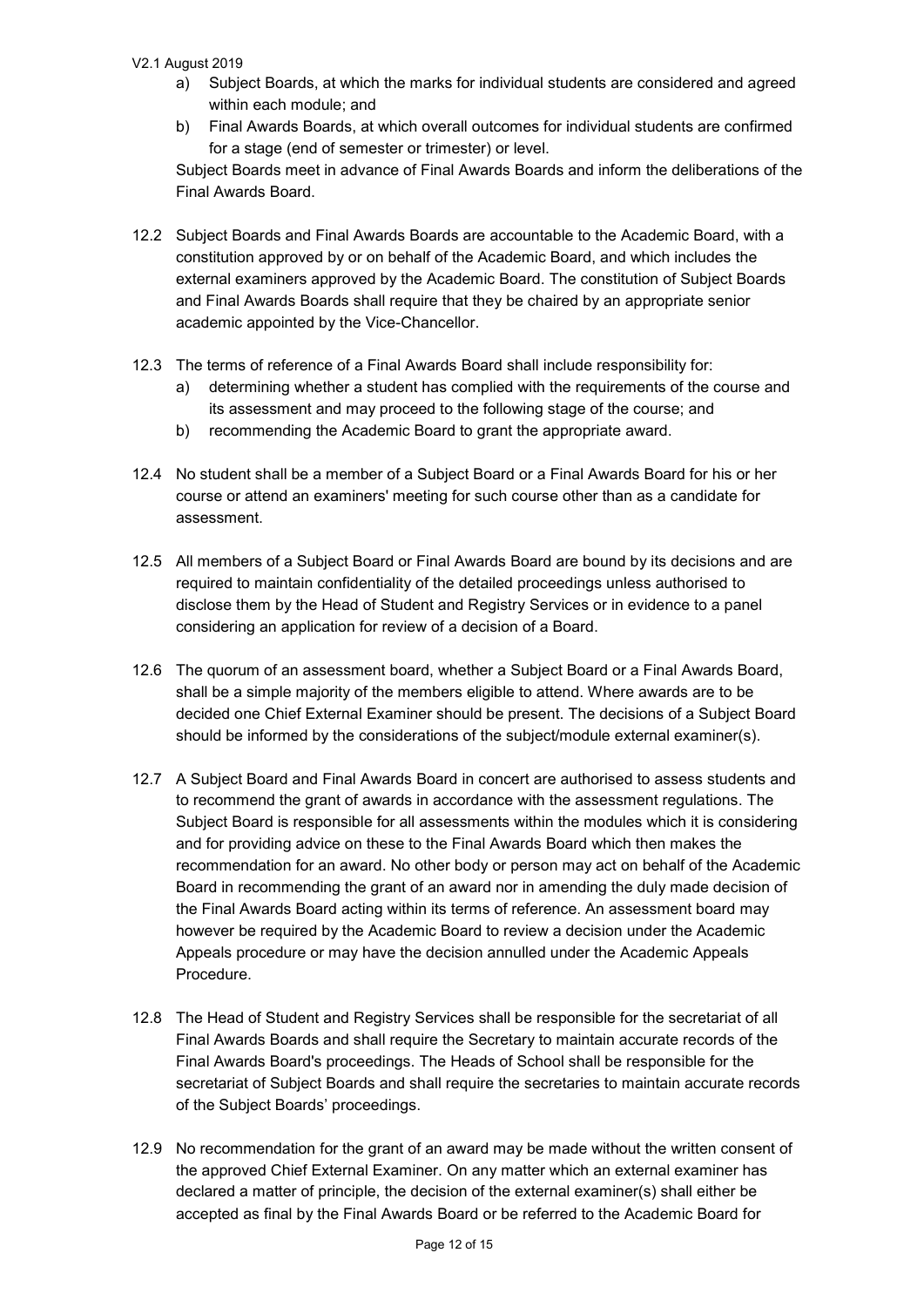determination. Any unresolved disagreement between external examiners shall be referred to the Academic Board for determination.

# **13 External Examiners**

- 13.1 Appointment of external examiners. Candidates for appointment as external examiner shall be appointed by a process and by criteria established by the Academic Board. No candidate may be appointed as an External Examiner without the formal approval of the Academic Board.
- 13.2 External examiners operate at two levels: module external examiners who are appointed to modules within a subject; and Chief External Examiners who are appointed to oversee the awards conferred under a particular regulatory framework.
- 13.3 Purposes and duties of external examiners. The purposes of external examiners are to ensure that the marks of internal examiners are consistent internally and with marks awarded for similar subjects in relation to similar awards elsewhere in UK university institutions. Their duties shall be to:
	- a) attend meetings of relevant assessment boards (which may be subject boards or final awards boards)
	- b) agree proposed examination papers, coursework and other assessments
	- c) above level 4, see a 10% sample of all assessed work representative of each grade band above equating to not less than 8 pieces of work
	- d) agree the marks awarded by internal examiners in respect of the assessments with which the external examiner is associated
	- e) judge students impartially on the basis of the work submitted
	- f) ensure that students are examined within the regulations of the University and those approved for the course
	- g) ensure that the standards of awards recommended by Assessment Boards of which they are members compares with those of awards conferred at other comparable institutions of higher education
	- h) report annually to the Academic Board on the standards attained by students, on any matter that in the view of the external examiner affects academic standards within the course, and on any other matter that seems appropriate for report
- 13.4 Rights of external examiners. External examiners shall have the right to take any action they deem necessary for the proper fulfilment of their duties. Their rights also include the following:
	- a) to be provided with proper briefing.
	- b) to attend any meeting of assessment boards or of which they are members.
	- c) to see any examination papers, coursework or other material relevant to the assessment of students on the course.
	- d) to consult with internal examiners or any other representatives of the University to discuss the course(s) for which they have external examining responsibilities.
	- e) to be consulted about any changes in assessment for the course(s) for which they have external examining responsibilities.
	- f) to address any issues confidentially with the Vice-Chancellor.

#### **14 Appeals**

14.1 The Academic Board has an approved Appeals Procedure for considering appeals against decisions of Assessment Boards or through the procedures established by Academic Board for consideration of academic misconduct accusations, and a panel to consider such appeals (the "Appeals Panel").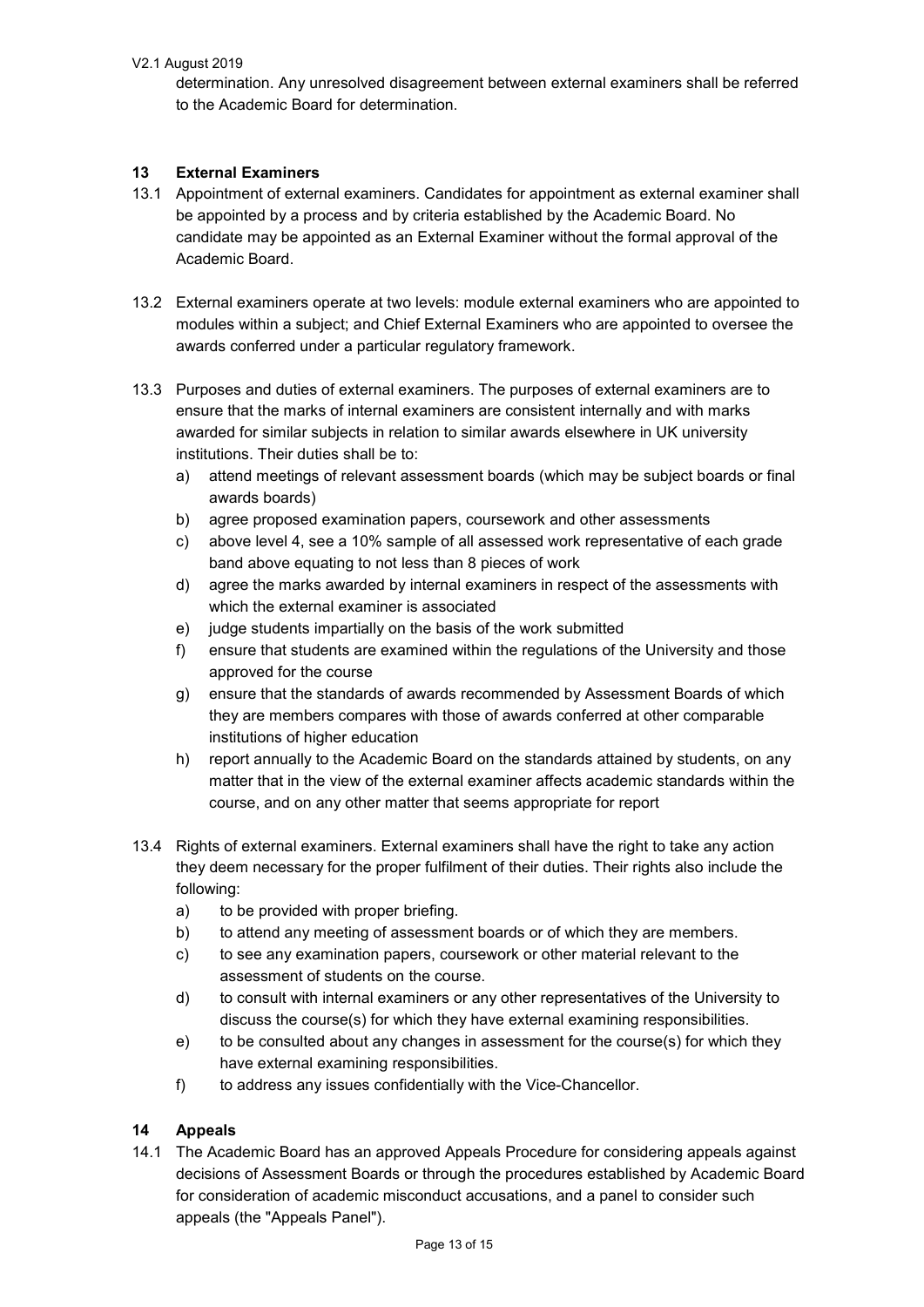### **15 Notification of Results**

- 15.1 Results of Final Awards Boards will be published to students on a date that has been determined previously and notified to students.
- 15.2 For students who do not satisfy the Final Awards Board that they have fulfilled the requirements of the assessment process, the Head of Student and Registry Services shall communicate the decision of the Final Awards Board in writing to the students concerned, with instructions on any reassessment permitted.
- 15.3 Where students have outstanding obligations to the University or are the subjects of an allegation of a breach of discipline:
- 15.3.1Results concerning the award may be withheld until the obligation is discharged.
- 15.3.2Registration for the next stage of the course may be denied to a student who has an outstanding obligation to the University at the start of that stage.
- 15.3.3Results concerning the award may be withheld until the allegation of the breach of discipline has been determined and consequential action discharged.

# **16 Conferment of Awards**

- 16.1 An award of the University may be conferred when the following conditions are satisfied:
	- a) the candidate has successfully completed the relevant course of study as a registered student of the University
	- b) the award has been recommended by the Final Awards Board convened, constituted and acting under regulations approved by the Academic Board and normally on the advice of the relevant Subject Board
	- c) the award has been approved by the Academic Board
	- d) arrangements satisfactory to the University have been determined, where a student has an undischarged obligation to the University , or are the subject of an allegation of a breach of discipline.
- 16.2 The award recommended by an Assessment Board shall be that for which the student is a candidate or a lower award, specified in the approved course regulations, for which the student has fulfilled the requirements.
- 16.3 The Assessment Board may recommend that an award be conferred with merit, distinction or with an Honours classification as appropriate to the award and as set out in the relevant academic framework.
- 16.4 The certificate of an award conferred by the University shall record:
	- a) the name of the University together with, if appropriate, the name of any other institution sharing responsibility for the student's course of study or research
	- b) the student's full legal name as given at the time of last registration
	- c) the title of the award and a descriptor indicating the title of the course (if any) as approved by the Academic Board for the purposes of the certificate
	- d) an indication of any classification, merit or distinction recommended
	- e) the signature of the Vice-Chancellor and University Secretary of the University.
- 16.5 Aegrotat awards. Where a student has been adversely affected by serious illness or injury that has prevented him/her from completing his/her programme of study, the Final Awards Board may agree that an Aegrotat award be conferred. Aegrotat awards may be considered at any level where there is reasonable evidence that the student would have achieved his/her chosen award were it not for the circumstances that prevented completion of his/her studies. Once an Aegrotat award has been made, the student's registration shall be